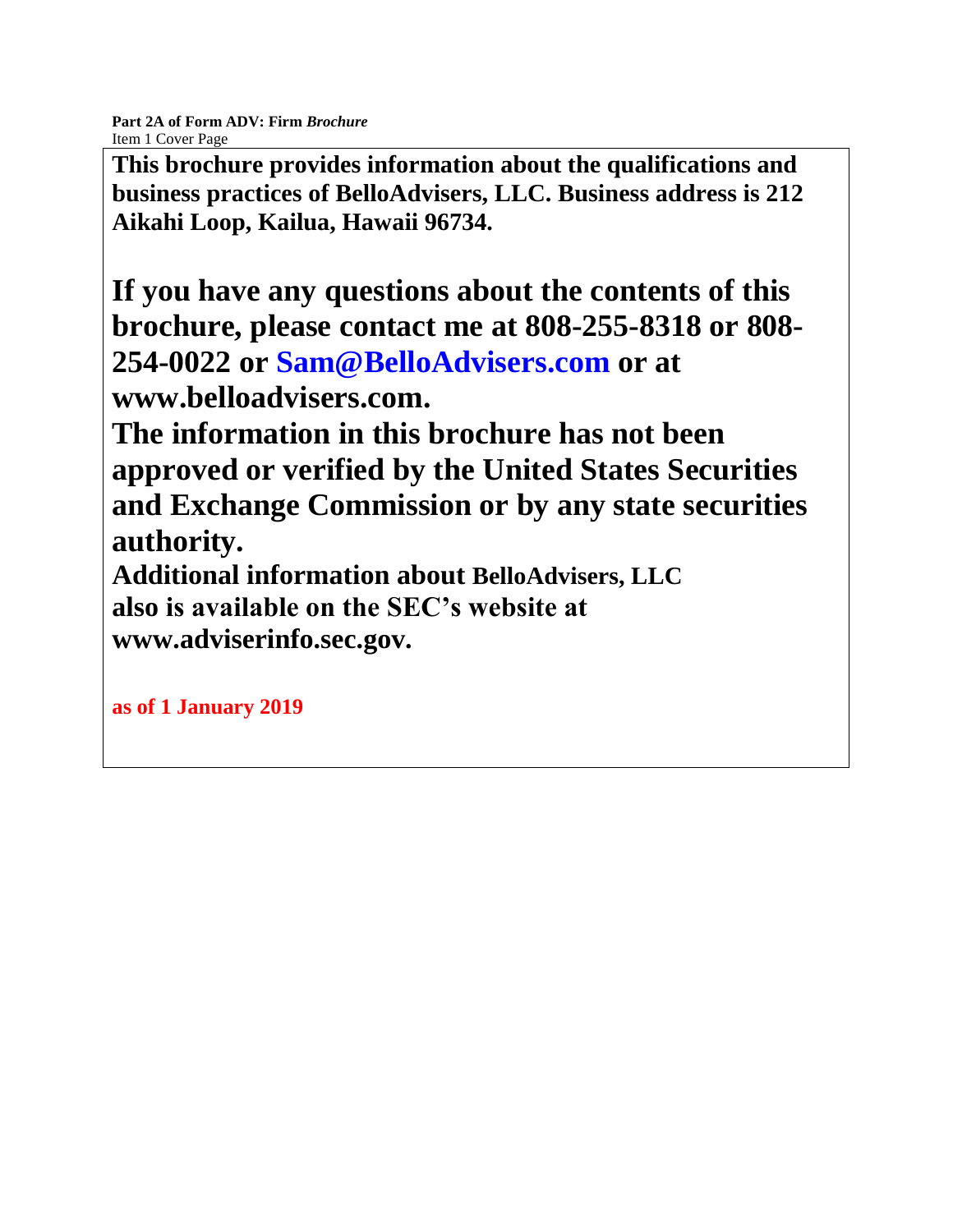Item 2 Material Changes

This is an amended filing to reflect the end of 2018.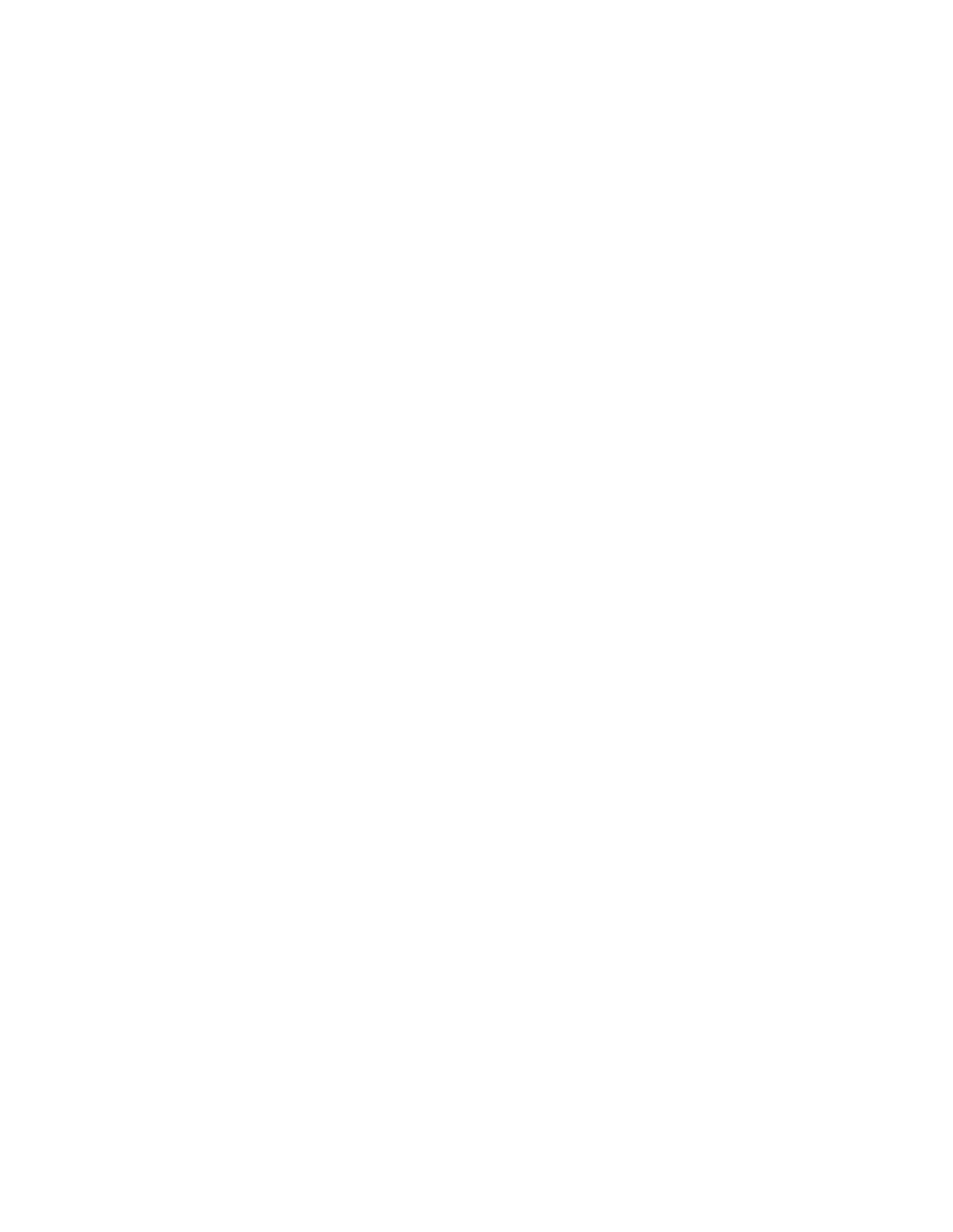Item 1 Cover page Item 2 Material Changes Item 3 Table of contents Item 4 Advisory Business Item 5 Fees and Compensation Item 6 *Performance-Based Fees* and Side-By-Side Management Item 7 Types of *Clients* Item 8 Methods of Analysis, Investment Strategies and Risk of Loss Item 9 Disciplinary Information Item 10 Other Financial Industry Activities and Affiliations Item 11 Code of Ethics, Participation or Interest in *Client* Transactions and Personal Trading Item 12 Brokerage Practices Item 13 Review of Accounts Item 14 *Client* Referrals and Other Compensation Item 15 *Custody* Item 16 Investment Discretion Item 17 Voting *Client* Securities Item 18 Financial Information Item 19 Requirements for State-Registered Advisers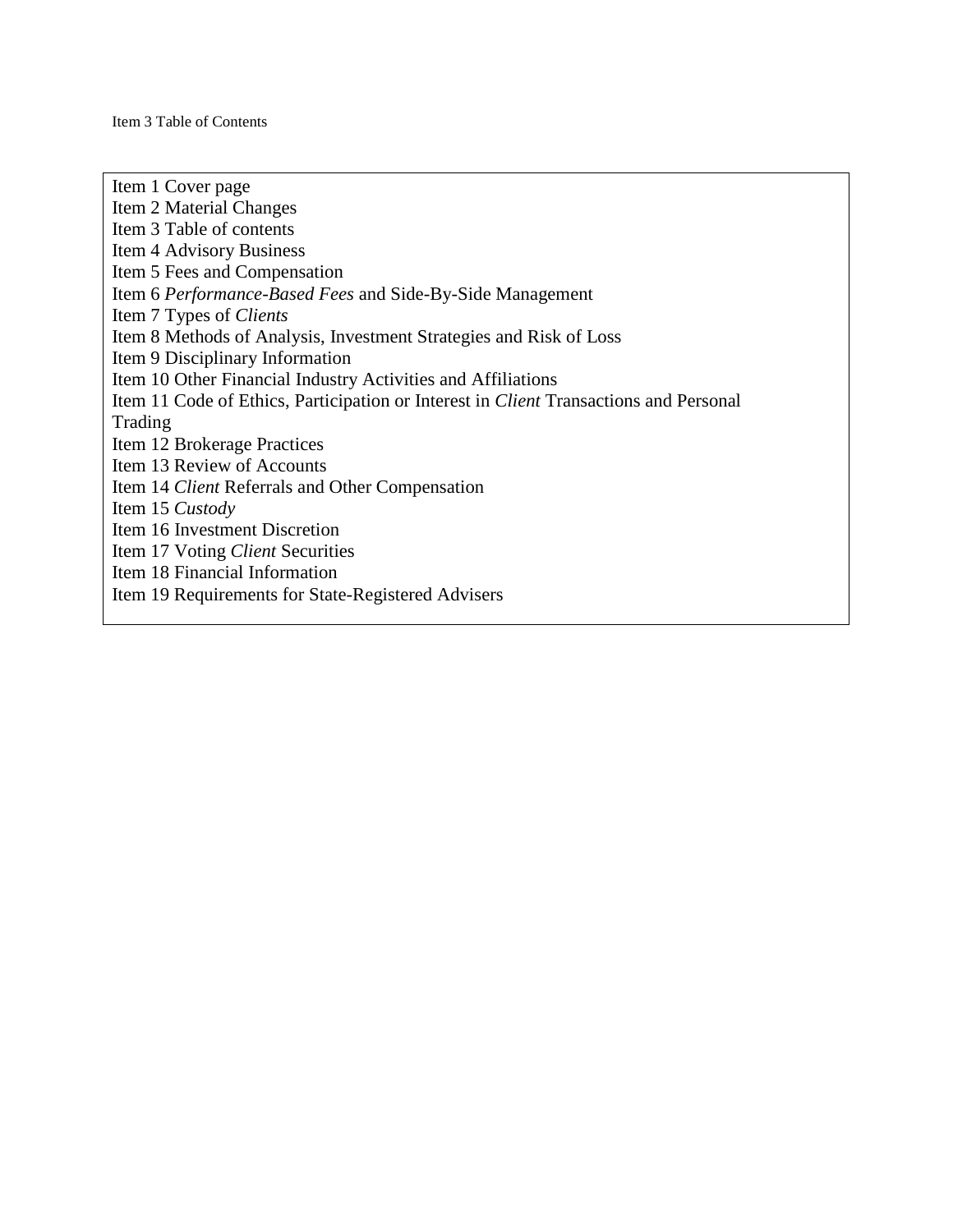**BelloAdvisers, LLC** (BALLC) is a limited Liability company registered in the State of Hawaii located at 212 Aikahi Loop, Kailua Hawaii, 96734 and was formed during May 2013. The member is Samuel J. Bello, CFP and has been in the financial planning business since 5

November 2005. **BelloAdvisers, LLC** offers Financial Planning and Investment Advice. **INVESTMENT ADVISORY SERVICES:**

BALLC provides advice regarding investment of client assets based on information provided by clients. All advice is custom made for the client in question. Through personal discussions in which goals and objectives (e.g., maximum capital appreciation, growth, income, or growth and income, etc.) are established, a client investment policy will be developed by BALLC for client review and approval. BALLC will provide advice and make investment recommendations based upon such investment policy, **on a non-discretionary basis (**BALLC **cannot trade securities without your approval); clients have absolute discretion whether or not to accept any advice. As of 1 January 2019** BALLC **managed \$62,000,000.00.**

BALLC will assist clients in developing an investment strategy which includes a long-term asset allocation model tailored to the client's investment goals and objectives, risk tolerance and time horizon, all as communicated by clients to BALLC. Clients have the obligation to notify BALLC should their financial circumstances or needs change such that a review should be made of their investment policy and portfolio. Investment portfolios are regularly monitored and reviewed no less than quarterly.

# **FINANCIAL PLANNING SERVICES:**

BALLC provides financial planning services. BALLC will construct a financial plan based on a client's personal and business circumstances. All advice is custom made for the client in question. Clients will receive a written financial plan based on financial resources and long-range financial goals. After the initial interview, there are four steps in my financial planning process:

Data Gathering - BALLC will give you a checklist requesting tax returns, investment statements, wills, insurance policies and other documents. BALLC will also ask that clients complete a questionnaire requesting information such as family members, financial goals, assets and liabilities, income and expenses. Once BALLC has documents and the complete data questionnaire BALLC can begin to build a financial plan.

Design - BALLC will identify obstacles in the way of your objectives, summarize major problems and recommend alternatives to put you on track to achieve your goals.

Implementation - Once clients have reviewed the alternatives and decided on the appropriate course of action, BALLC will assist in the implementation of the financial plan by creating a "Priority Action Checklist". This may include the acquisition of financial products and services and advisory meetings. **BALLC does not sell any products.**

Review - BALLC will recommend an annual review to keep your financial plan up to date. Complex planning of this type requires periodic updating as client situations change. BALLC can help clients make sure that their financial plan is reviewed annually in conjunction with clients' legal counsel, accountants and other professionals. **BALLC does not practice law or give tax advice.**

BALLC will also provide financial planning advice and commentary regarding topics which a client may wish to discuss.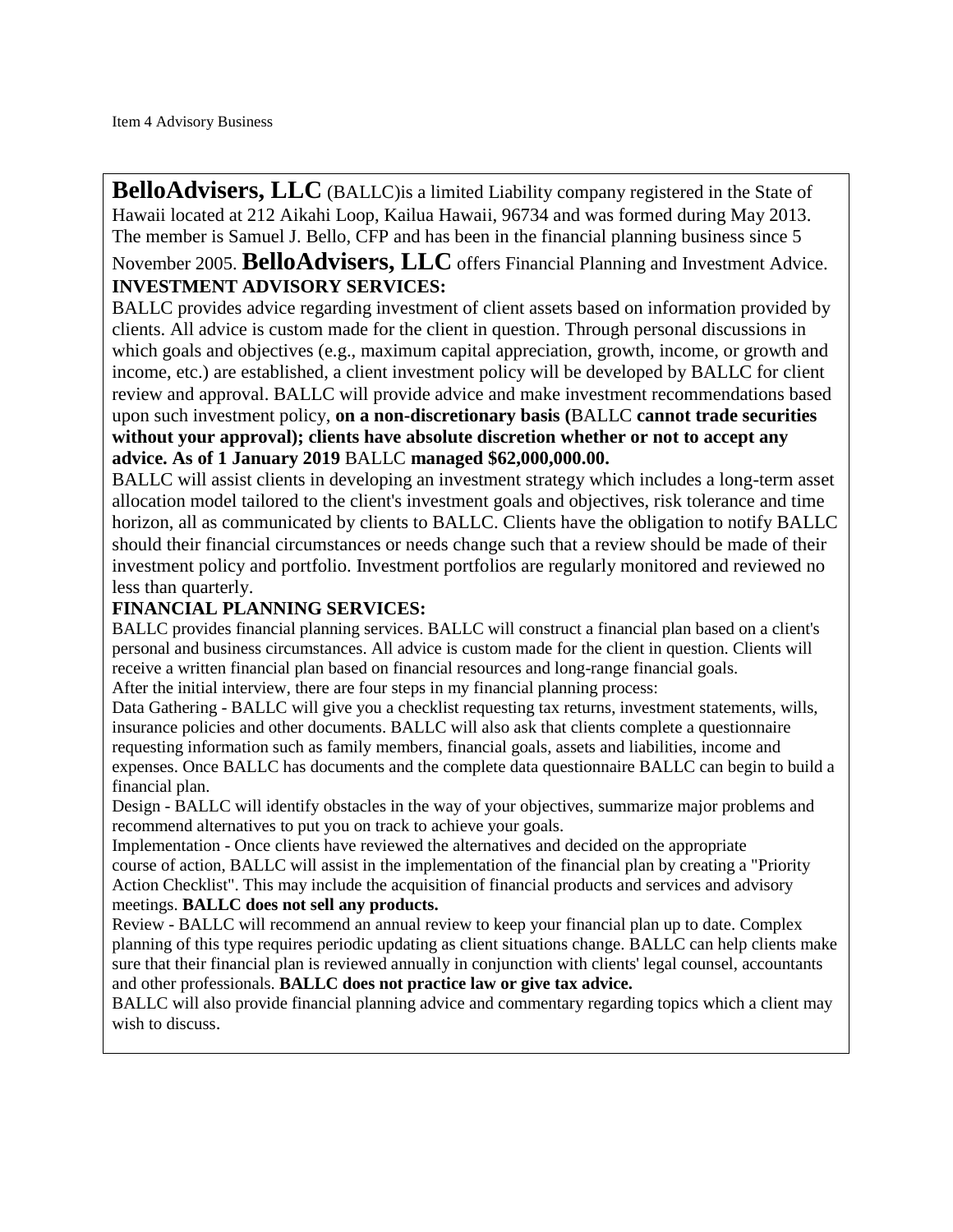BALLC charge fees for Investment Advice at the rate of three-quarters of one percent per annum of assets under management, plus Hawaii General Excise Tax. It is assessed quarterly, in arrears. It is prorated for any partial quarter. This is .9% per year, or .00225% per quarter, plus Hawaii General Excise Tax. All BALLC fees are negotiable. BALLC will deduct client fees from client's assets at the end of each quarter. Assets under management are calculated on a "Time Weighted" basis, meaning that all cash flows on a daily basis are considered. Assets are held by a custodian, Charles Schwab & Co. BALLC does not take custody of client assets. Any fees, commissions, transaction costs, recordkeeping, etc. that the custodian may charge are not part of the fee that you pay to BALLC. Although BALLC primarily recommends "No-Load" mutual funds, any mutual fund fee, typically know as an "operating expense" is not part of the fee that you pay to BALLC. Clients may not pay any fee in advance. Clients are free to purchase any security from any source.

BALLC charges fees for Financial Planning at the rate of \$150.00 per hour, plus Hawaii General Excise

Tax.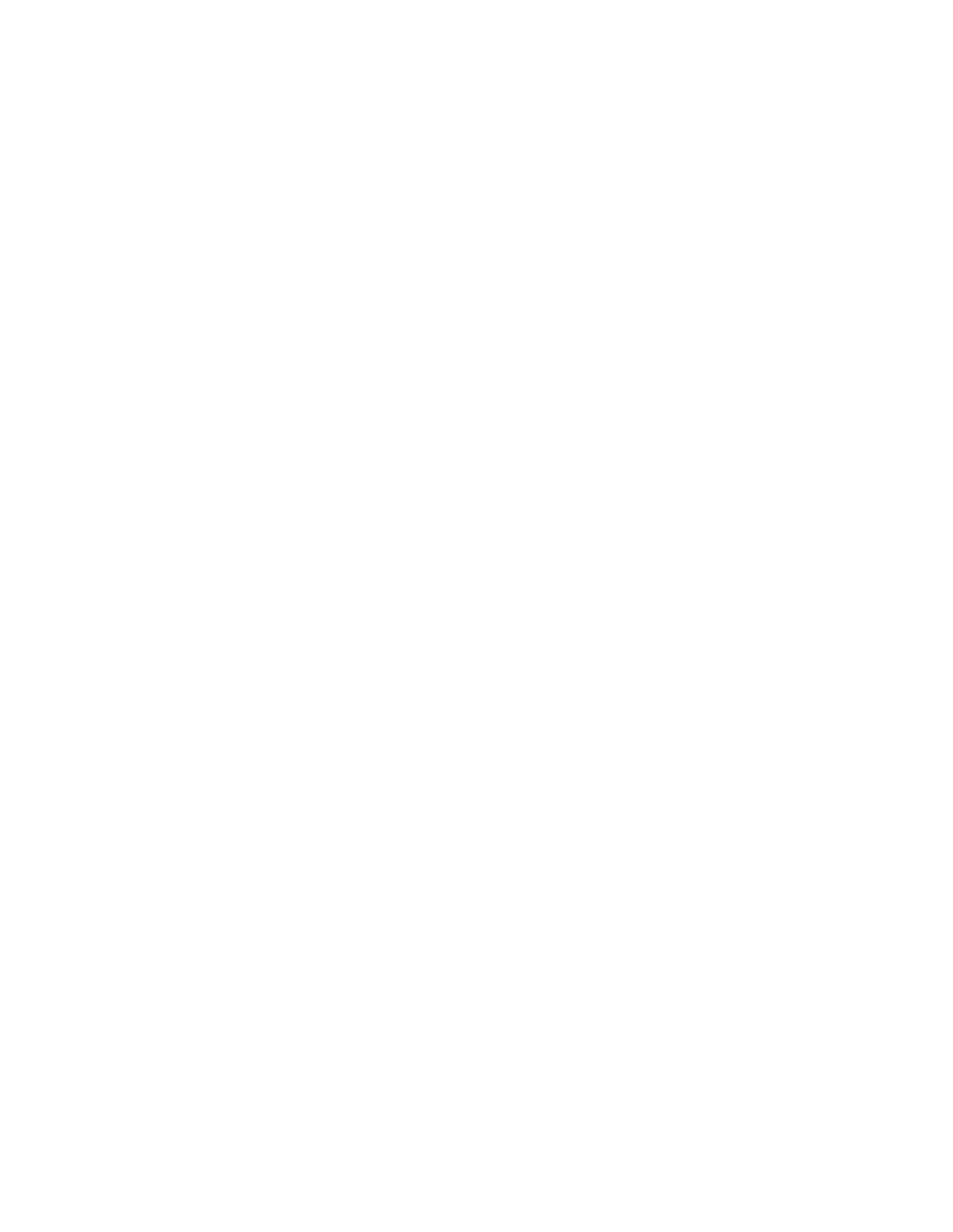Item 6 *Performance-Based Fees* and Side-By-Side Management

BALLC does not charge performance or Side-By-Side Management Fees.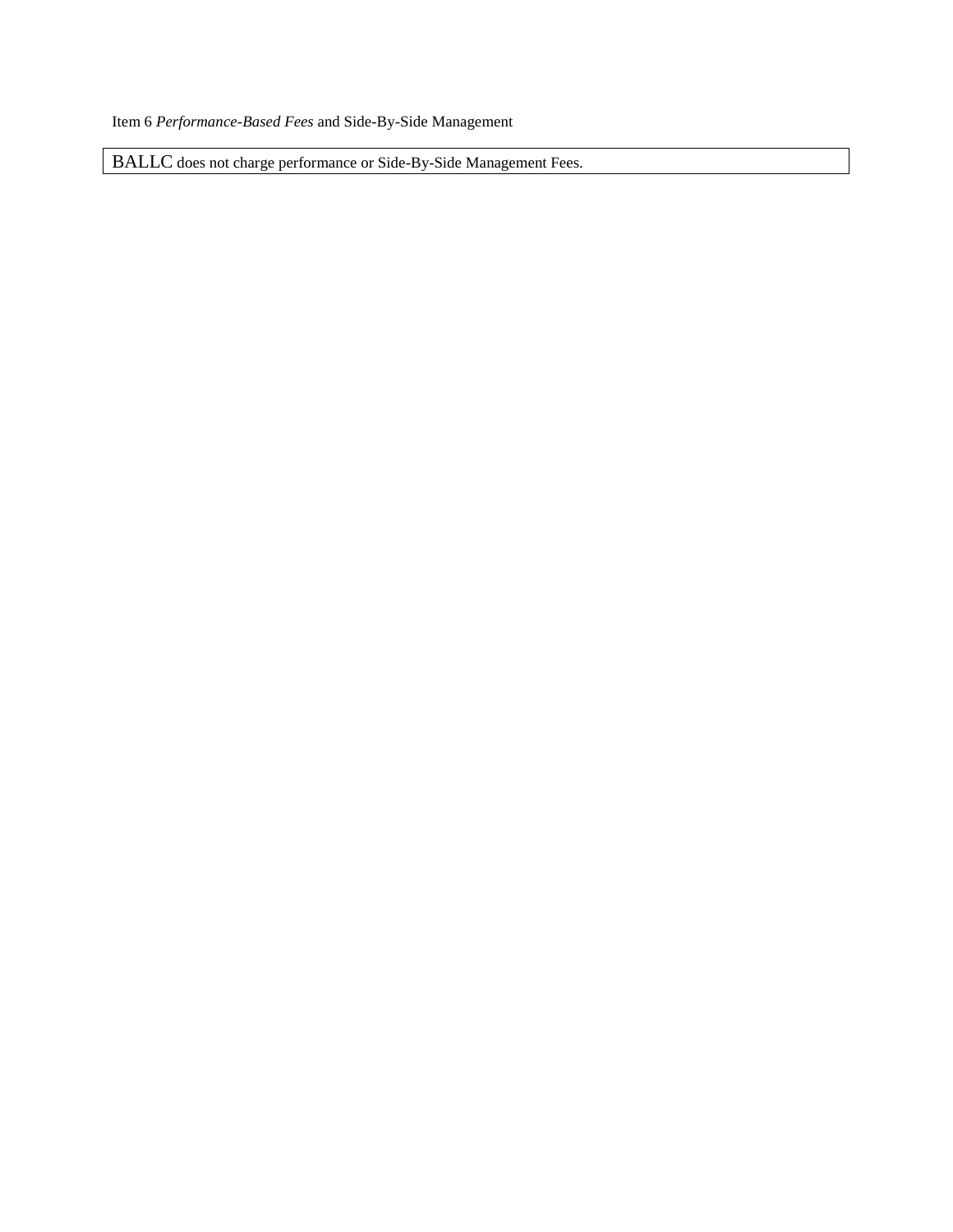Item 7 Types of *Clients*

BALLC will generally provide investment advice to individuals, to corporations, to trusts, to private foundations, to other non-profits and to qualified retirement plans such as Profit Sharing and Pension plans.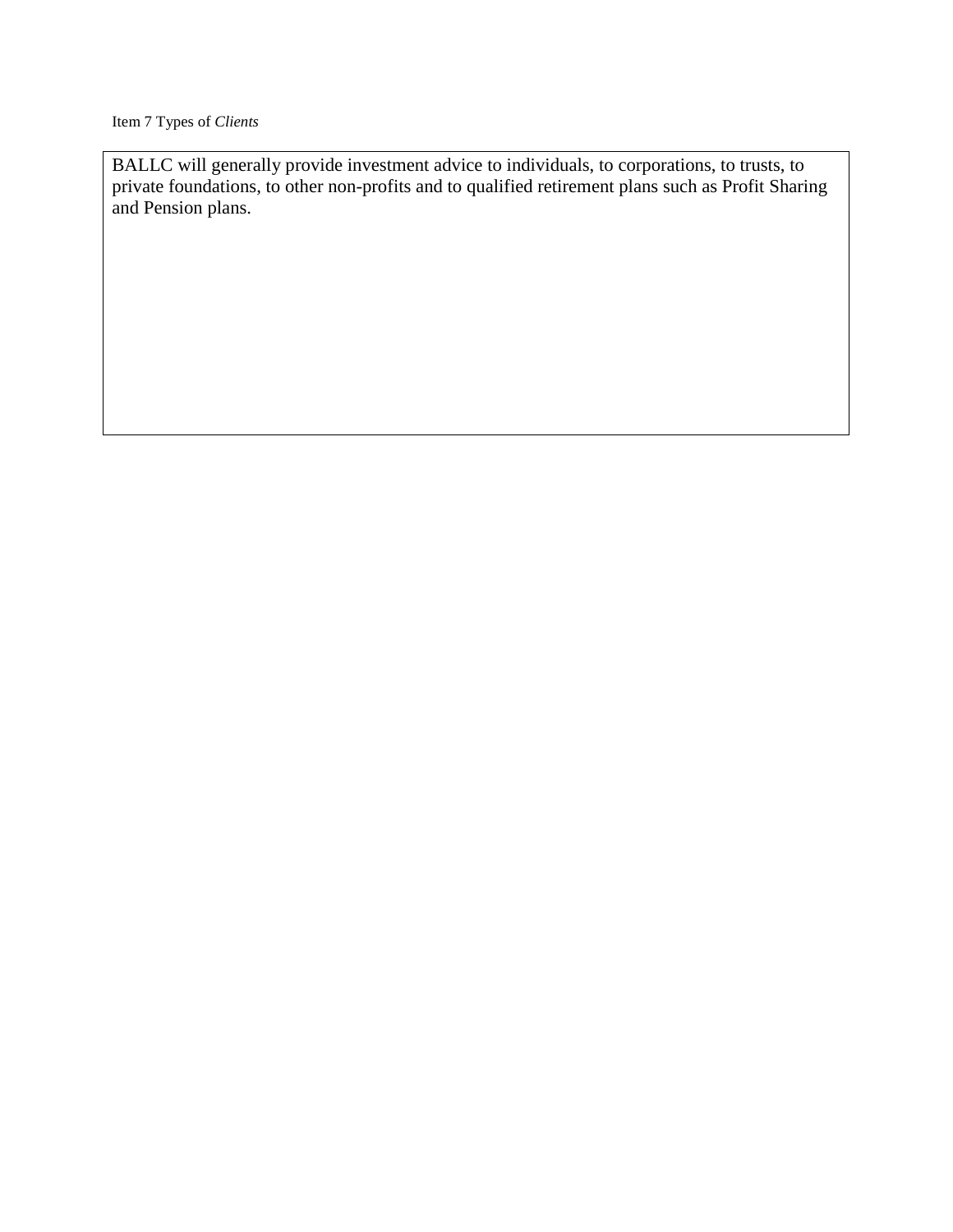Item 8 Methods of Analysis, Investment Strategies and Risk of Loss

BALLC will manage your funds on an individual basis. BALLC will select specific securities based upon an asset allocation model that you and BALLC agree upon. This asset allocation model is based upon your risk tolerance, time horizon and investment objectives. This asset allocation model is an important part of your investment policy. All securities transactions that you approve are purchased and sold through Charles Schwab & Company, acting as your Custodian. BALLC does not time markets. BALLC does not sell securities in a client account that the client does not own (BALLC does not "sell short" securities). All investing involves the possibility of loss of your money (Principal, and investment losses are not insured by anyone).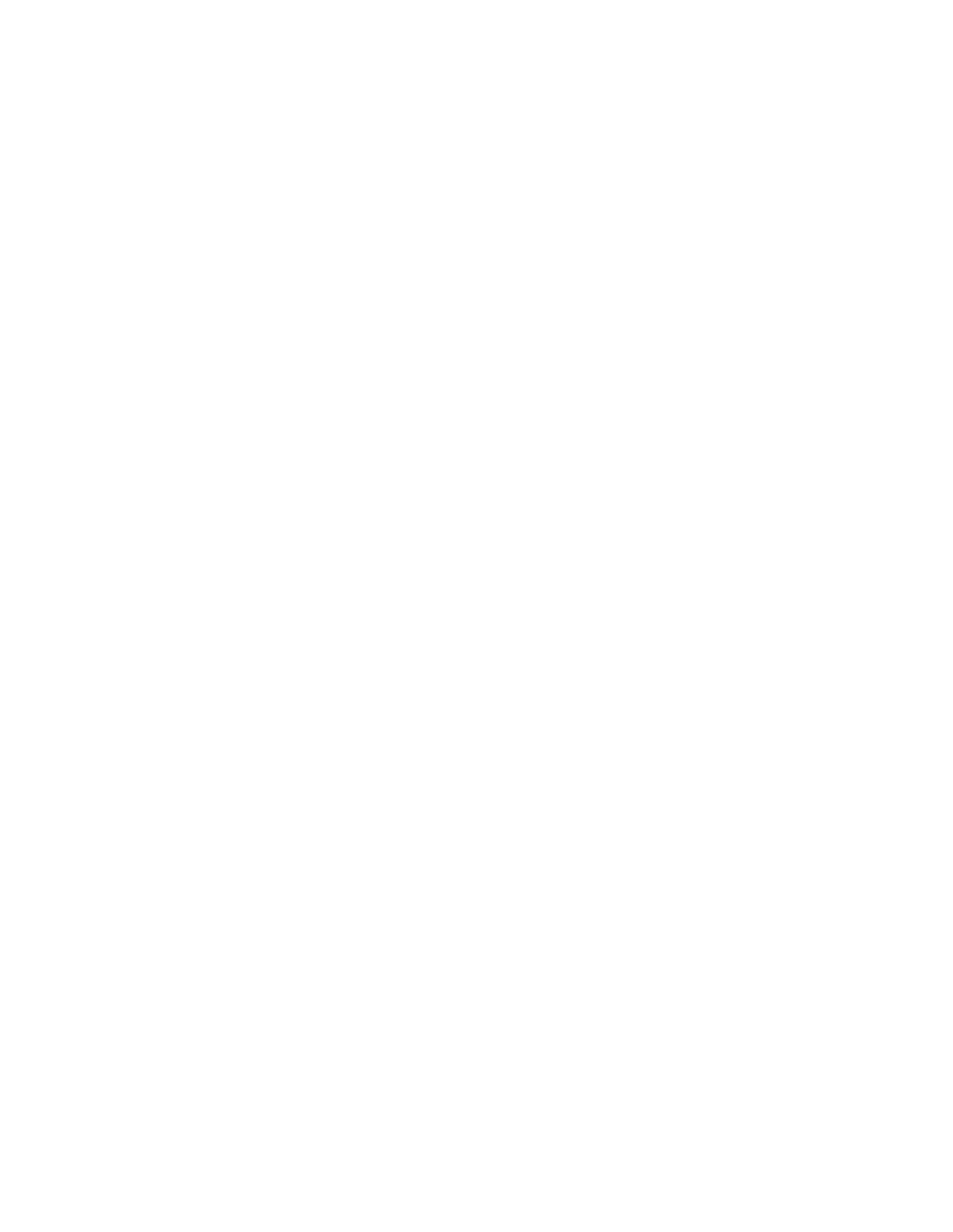Item 9 Disciplinary Information

BALLC has never had any disciplinary action from any securities regulator.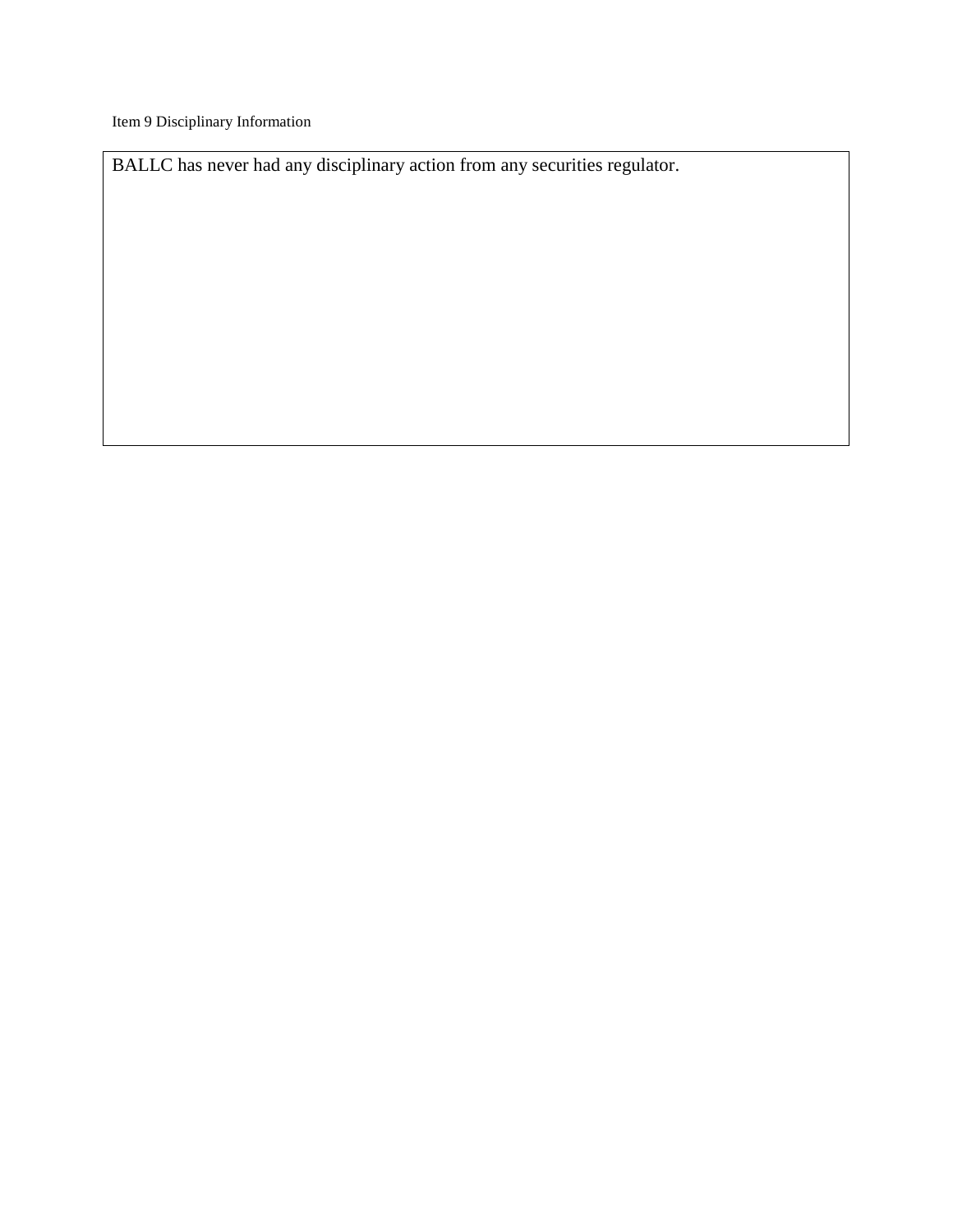Item 10 Other Financial Industry Activities and Affiliations

BALLC has no other Financial or Securities Industry affiliations. As part of investment advice BALLC does recommend Mutual Funds, but BALLC is not compensated for this.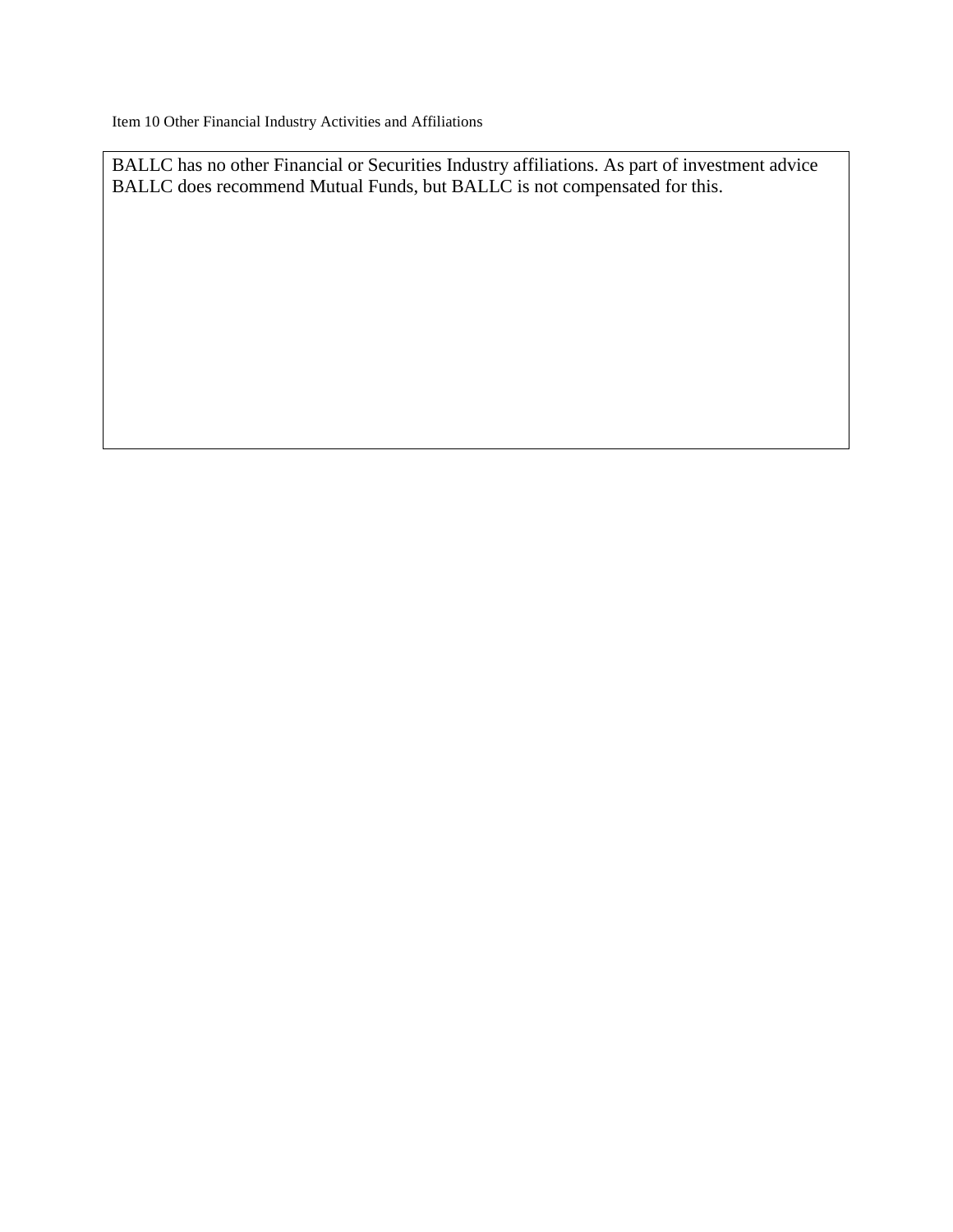Item 11 Code of Ethics, Participation or Interest in *Client* Transactions and Personal Trading

The following is the "Preamble" to the BALLC code of ethics. A complete copy of which is available upon request:

"This Code establishes rules of conduct for all supervised persons of BALLC and is based upon the principle that BALLC and its supervised persons owe a fiduciary duty to BALLC clients. Supervised persons must conduct their affairs, including their personal securities transactions, in such a manner as to avoid (i) serving their own personal interests ahead of clients, (ii) taking inappropriate advantage of their position with the firm and (iii) any actual or potential conflicts of interest or any abuse of their position of trust and responsibility. The Code precludes activities which may lead to or give the appearance of conflicts of interest, prohibits insider trading and other prohibited or unethical business conduct.

Pursuant to Section 206 of the Advisers Act, both BALLC and its supervised persons are prohibited from engaging in fraudulent, deceptive or manipulative conduct. Compliance with this section involves more than acting with honesty and good faith alone. It means that the BALLC has an affirmative duty of good faith to act in the best interest of its clients.

BALLC and its supervised persons are subject to the following specific fiduciary obligations when dealing with clients:

The duty to have a reasonable, independent basis for the investment advice provided; The duty to seek best execution for a client's transactions where the Firm is in a position to direct brokerage transactions for the client;

The duty to provide investment advice which is suitable to the client's stated objectives, needs and circumstances; and A duty to be loyal to clients. Conflicts of interest are addressed with full disclosure.

BALLC may trade for it's own account with identical, similar or dissimilar securities from a client account. Client accounts may trade with identical, similar or dissimilar securities from another client account.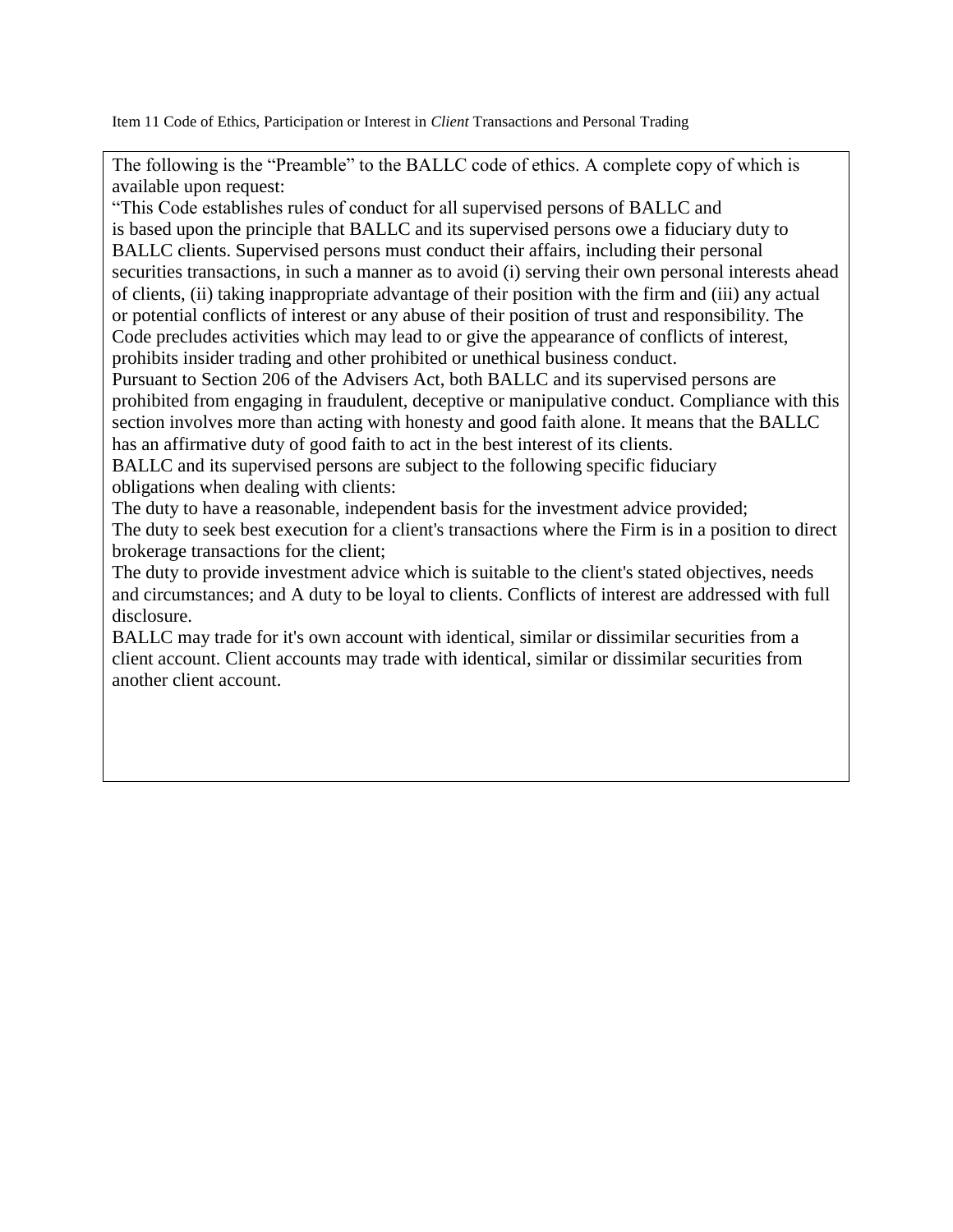## Item 12 Brokerage Practices

## **The Custodian and Brokers We Use**

 $BALLC$  does not maintain custody of your assets that we manage/or which we advise (although we may

be deemed to have custody of your assets if you give us authority to withdraw assets from your account *(see Item 15 Custody, below)*. Your assets must be maintained in an account at a "qualified custodian," generally a broker-dealer or bank. We recommend that our clients use Charles Schwab & Co., Inc. (Schwab), a FINRA-registered

broker-dealer, member SIPC, as the qualified custodian. We are independently owned and operated and not affiliated with Schwab. Schwab will hold your assets in a brokerage account and buy and sell securities when we or you instruct them to. While we recommend that you use Schwab as custodian/broker, you will decide whether to do so and open your account with Schwab by entering into an account agreement directly with them. We do not open the account for you.

## **How We Select Brokers/Custodians to Recommend**

We seek to select/recommend a custodian/broker who will hold your assets and execute transactions on terms that are overall most advantageous when compared to other available providers and their services. We consider a wide range of factors, including, among others, these:

o combination of transaction execution services along with asset custody services (generally without a separate fee for custody)

 $\circ$  capability to execute, clear and settle trades (buy and sell securities for your account)

 $\circ$  capabilities to facilitate transfers and payments to and from accounts (wire transfers, check requests, bill payment, etc.)

 $\circ$  breadth of investment products made available (stocks, bonds, mutual funds, exchange traded funds (ETFs), etc.)

 $\circ$  availability of investment research and tools that assist us in making investment decisions

 $\circ$  quality of services

o competitiveness of the price of those services (commission rates, margin interest rates, other fees, etc.) and willingness to negotiate them

o reputation, financial strength and stability of the provider

o their prior service to us and our other clients

o availability of other products and services that benefit us, as discussed below *(see "Products and Services Available to Us from Schwab")*

## **Your Custody and Brokerage Costs**

For our clients' accounts it maintains, Schwab generally does not charge you separately for custody services but is compensated by charging you commissions or other fees on trades that it executes or that settle into your Schwab account. This commitment benefits you because the overall commission rates you pay are lower than they would be if we had not made the commitment. In addition to commissions Schwab charges you a flat dollar amount as a "prime broker" or "trade away" fee for each trade that we have executed by a different broker-dealer but

where the securities bought or the funds from the securities sold are deposited (settled) into your Schwab account. These fees are in addition to the commissions or other compensation you pay the executing broker-dealer. Because of this, in order to minimize your trading costs, we have Schwab execute most trades for your account.

## **Products and Services Available to Us from Schwab**

Schwab Advisor Services (formerly called Schwab Institutional) is Schwab's business serving independent investment advisory firms like BALLC. They provide us and our clients with access to its institutional brokerage – trading, custody, reporting and related services – many of which are not typically available to Schwab retail customers. Schwab also makes available various support services. Some of those services help us manage or administer our clients' accounts while others help us manage and grow our business. Schwab's support services are generally are available on an unsolicited basis (we don't have to request them) and at no charge to us as long as we keep a total of at least \$10 million of our clients' assets in accounts at Schwab. If we have less than \$10 million in client assets at Schwab, it may charge us quarterly service fee. Here is a more detailed description of Schwab's support services:

Services that Benefit You. Schwab's institutional brokerage services include access to a broad range of investment products, execution of securities transactions, and custody of client assets. The investment products available through Schwab include some to which we might not otherwise have access or that would require a significantly higher minimum initial investment by our clients. Schwab's services described in this paragraph generally benefit you and your account. Services that May Not Directly Benefit You. Schwab also makes available to us other products and services that benefit us but may not directly benefit you or your account. These products and services assist us in managing and administering our clients' accounts. They include investment research, both Schwab's own and that of third parties. We may use this research to service all or some substantial number of our clients' accounts, including accounts not maintained at Schwab. In addition to investment research, Schwab also makes available software and other technology that:

 $\circ$  provide access to client account data (such as duplicate trade confirmations and account statements);

- $\circ$  facilitate trade execution and allocate aggregated trade orders for multiple client accounts;
- o provide pricing and other market data;

o facilitate payment of our fees from our clients' accounts; and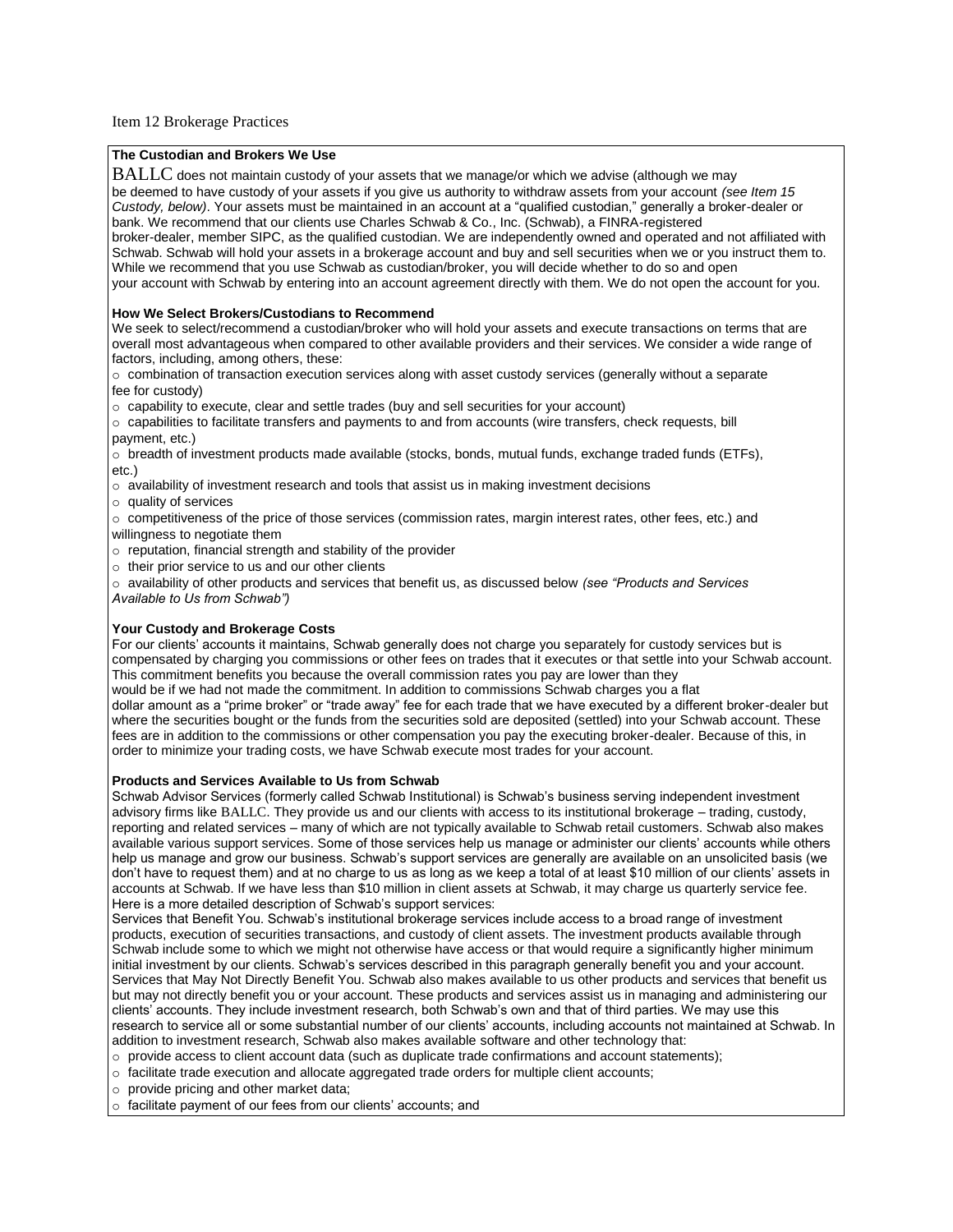o assist with back-office functions, recordkeeping and client reporting.

Services that Generally Benefit Only Us. Schwab also offers other services intended to help us manage and further develop our business enterprise. These services include:

- o educational conferences and events
- o technology, compliance, legal, and business consulting;
- o publications and conferences on practice management and business succession; and
- $\circ$  access to employee benefits providers, human capital consultants and insurance providers.

Schwab may provide some of these services itself. In other cases, it will arrange for third-party vendors to provide the services to us. Schwab may also discount or waive its fees for some of these services or pay all or a part of a third party's fees. Schwab may also provide us with other benefits such as occasional business entertainment of our personnel.

#### **Our Interest in Schwab's Services**

The availability of these services from Schwab benefits us because we do not have to produce or purchase them. We don't have to pay for Schwab's services so long as we keep a total of at least \$10 million of client assets in accounts at Schwab. Beyond that, these services are not contingent upon us committing any specific amount of business to Schwab in trading commissions or assets in custody. The \$10 million minimum may give us an incentive to recommend that you maintain your account with Schwab based on our interest in receiving Schwab's services that benefit our business rather than based on your interest in receiving the best value in custody services and the most favorable execution of your transactions. This is a potential conflict of interest. We believe, however, that our selection of Schwab as custodian and broker is in the best interests of our clients. It is primarily supported by the scope, quality and price of Schwab's services (based on the factors discussed above – *see "How We Select Brokers/Custodians,* and not Schwab's services that benefit only us. We expect to have \$50,000,000 + in client assets under management by the end of 2013, and do not believe that maintaining at least \$10 million of those assets at Schwab in order to avoid paying Schwab quarterly service fees presents a material conflict of interest.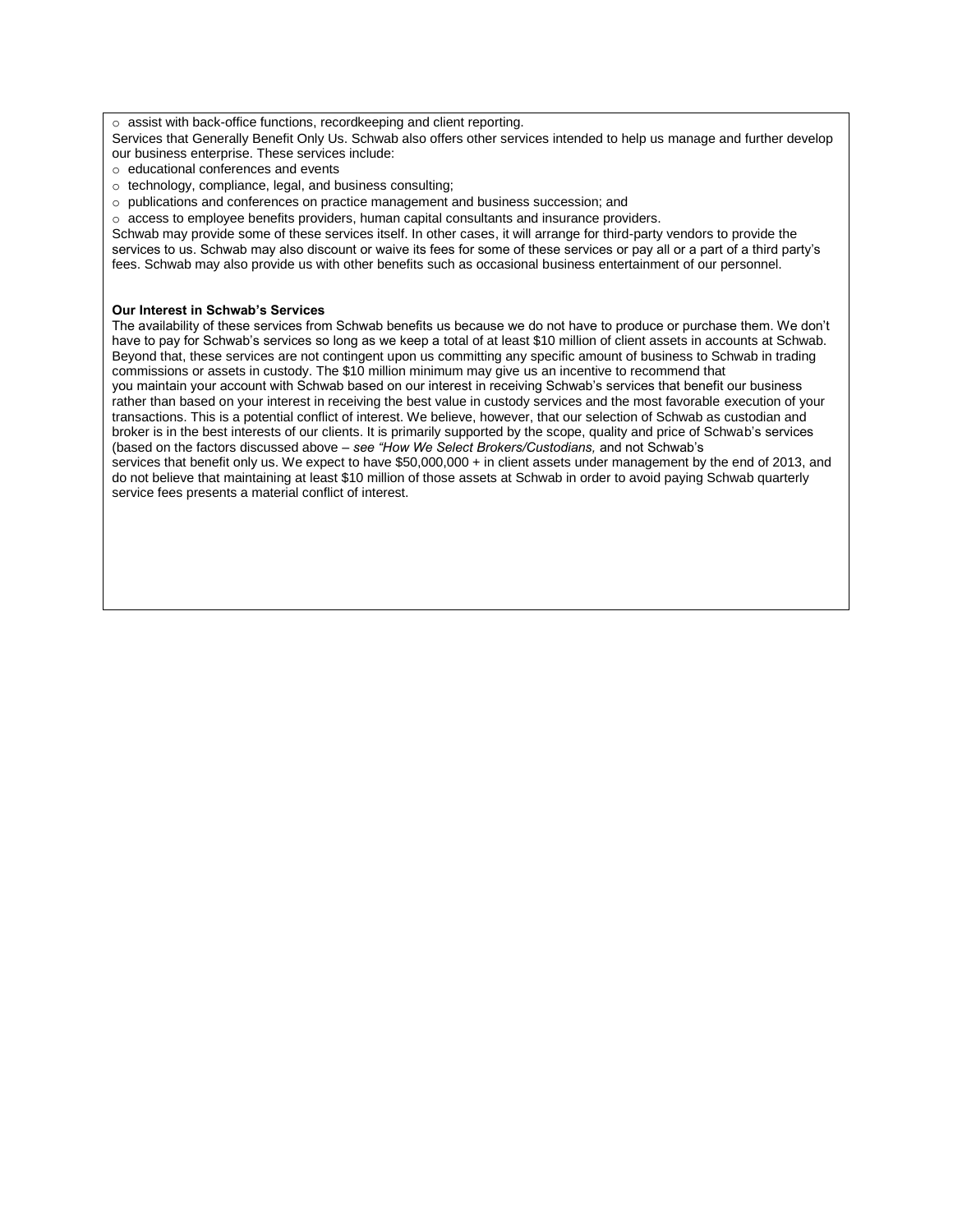Client accounts are reviewed monthly or sooner if a particular position (security holding) has "news" or sooner if a client's investment objectives change. Financial Plans are reviewed annually or sooner if a client's objectives change or opportunities are presented. The monthly (or sooner) review is preformed with a focus upon the asset allocation model regarding the current status versus the "target" status of the asset allocation model.

Clients receive quarterly written reports from BALLC. These contain performance information over selected periods, usually year to date, past 1, 3 and 5 years. A portfolio holdings report, a transaction ledger illustrating all transactions in the account over the past twelve months and an invoice for the quarter just ended. **Clients are encouraged to compare the quarterly report from** BALLC **to the statement that they receive from Charles Schwab & Co., their Custodian.**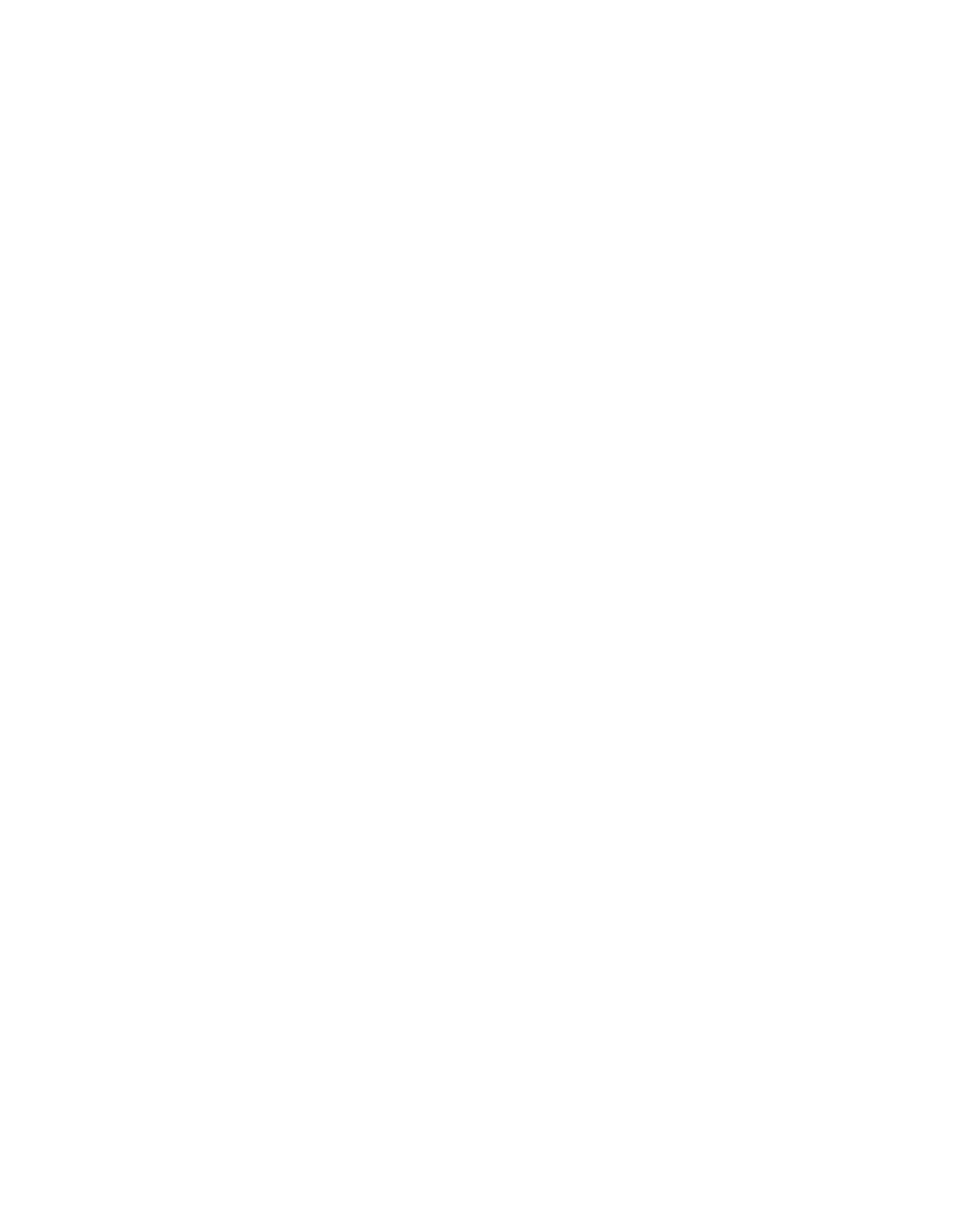We receive an economic benefit from Schwab in the form of the support products and services it makes available to us and other independent investment advisors that have their clients maintain accounts at Schwab. These products and services, how they benefit us, and the related conflicts of interest are described above *(see Item 12 – Brokerage Practices)*. The availability to us of Schwab's products and services is not based on us giving particular investment advice, such as buying particular securities for our clients.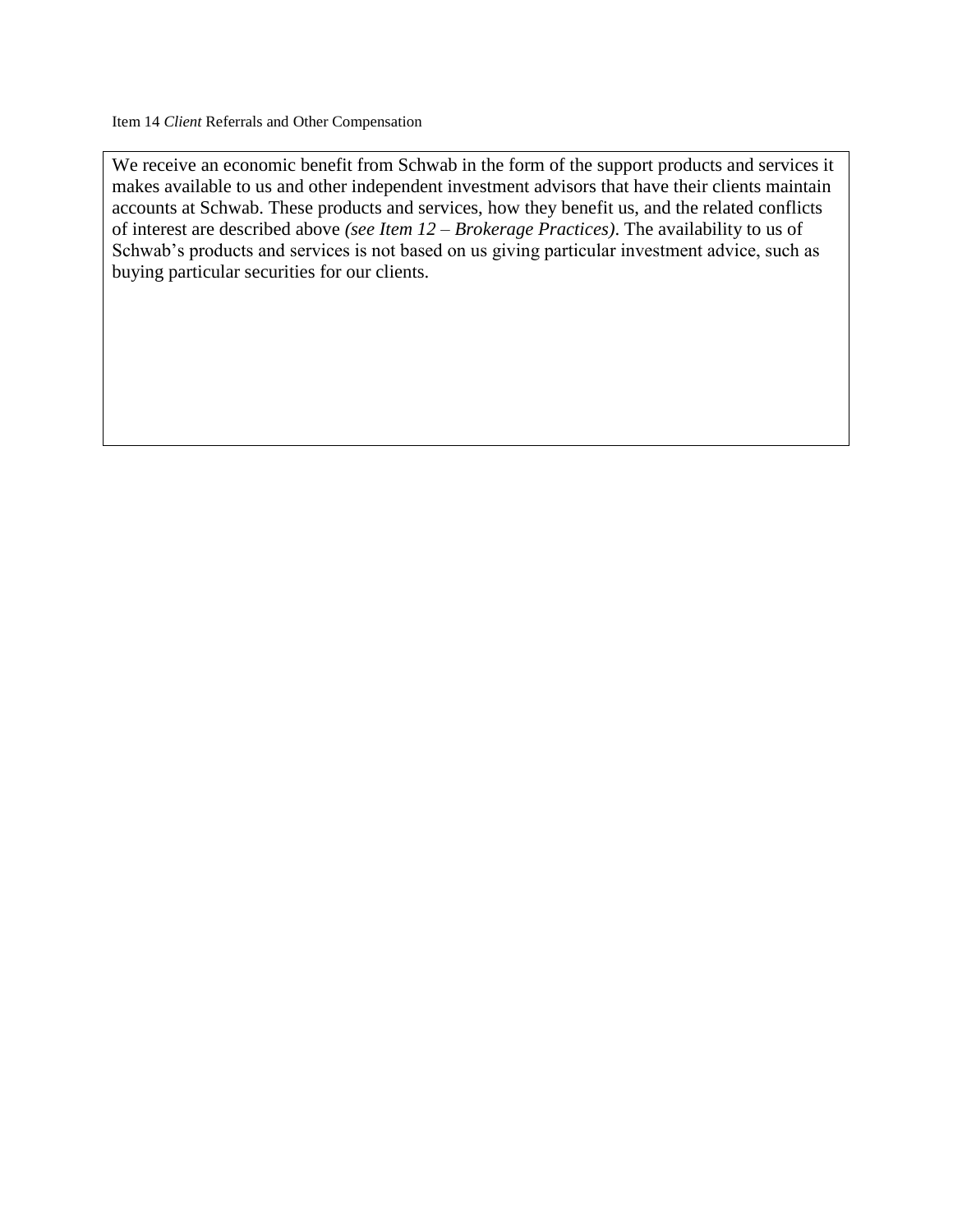Under government regulations, we are deemed to have custody of your assets if you authorize us to instruct Schwab to deduct our advisory fees directly from your account. Schwab maintains actual custody of your assets. You will receive account statements directly from Schwab at least monthly. They will be sent to the email or postal mailing address you provided to Schwab. You should carefully review those statements promptly when you receive them. We also urge you to compare Schwab's account statements to the periodic portfolio reports you will receive from BALLC.

## **Clients should compare the two to be sure that they agree.**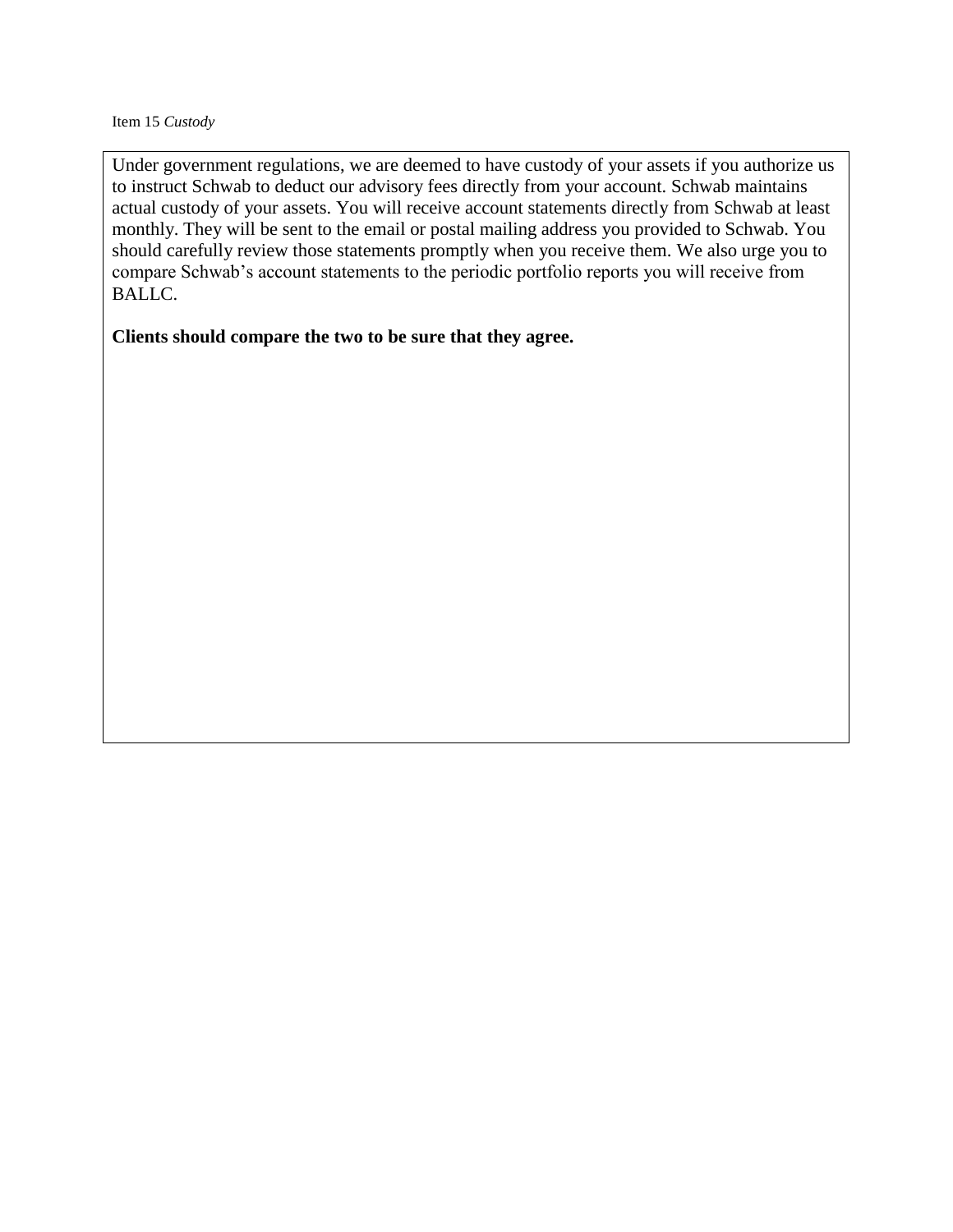Item 16 Investment Discretion

BALLC does not accept "Discretionary" investment authority.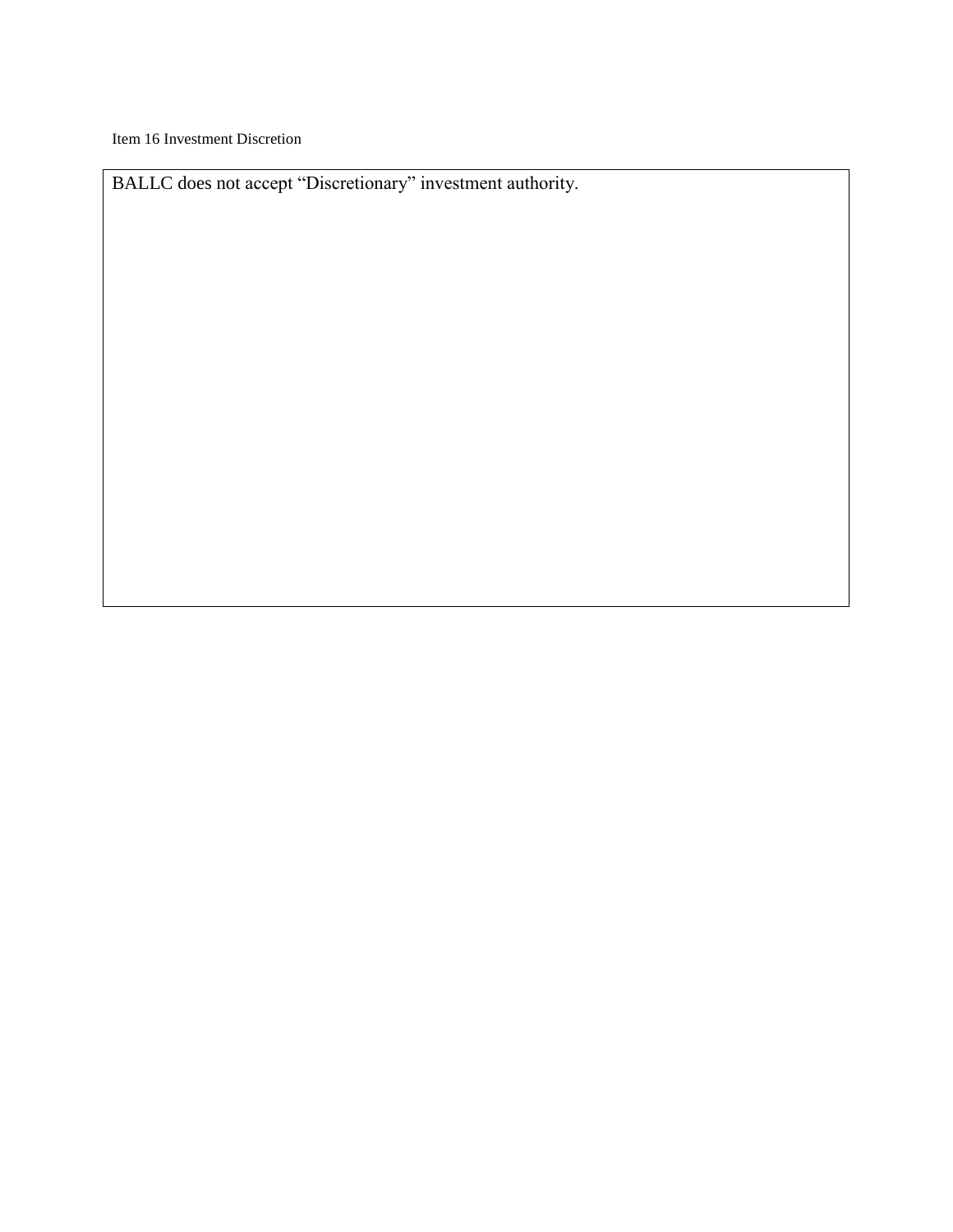Item 17 Voting *Client* Securities

BALLC does not accept "Voting" authority.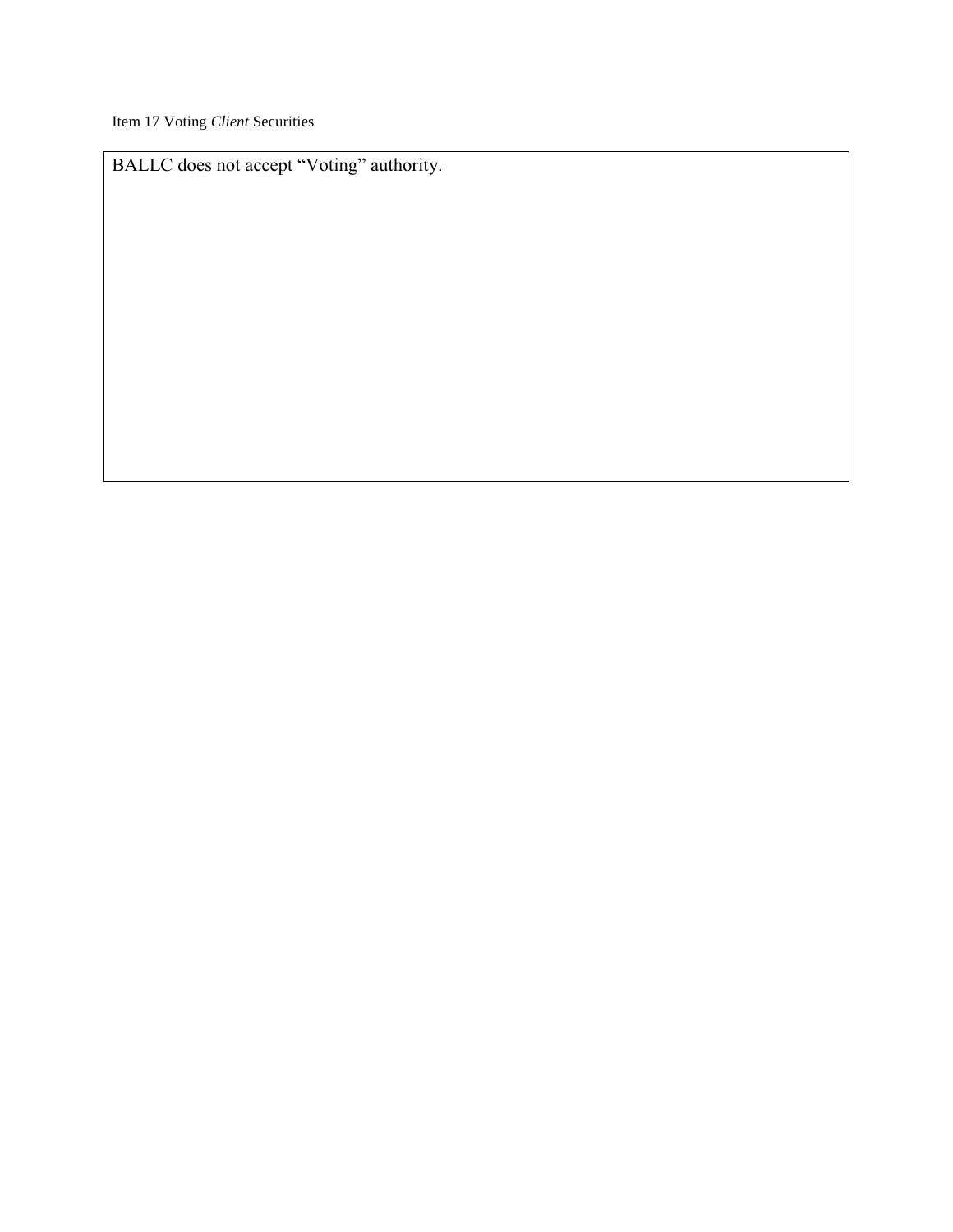Item 18 Financial Information

BALLC does not require or accept any payment in advance, does not have discretionary authority and does not have physical custody of client funds.